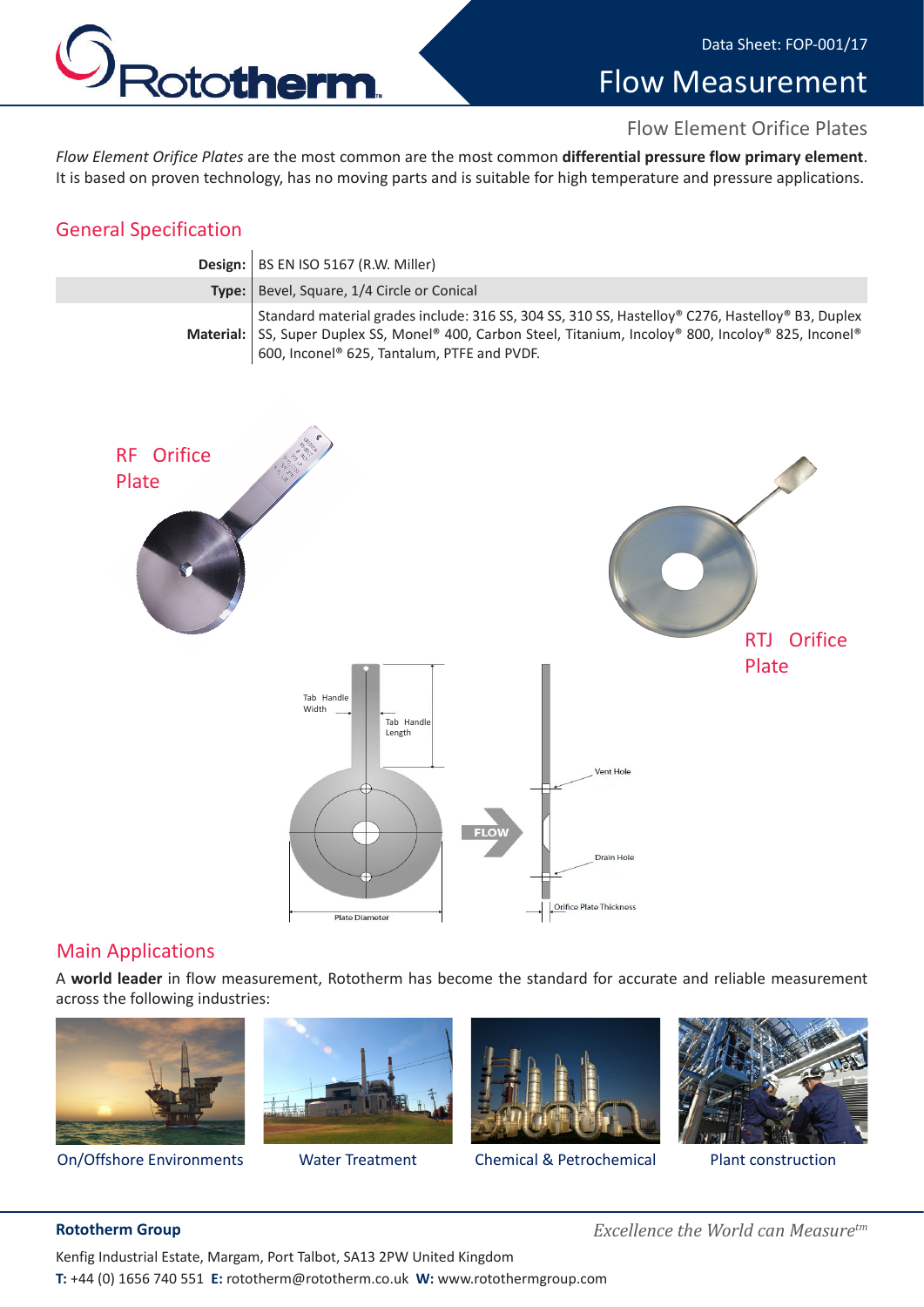## Ordering Information

| <b>FOP Orifice Plates</b> | CODING EXAMPLE →                                                      | <b>FOP</b>   | $\mathsf{B}^*$ | <b>SM</b> | $\mathbf{1}$   | 015 | $\mathsf{A}$ | $\mathbf{1}$   |
|---------------------------|-----------------------------------------------------------------------|--------------|----------------|-----------|----------------|-----|--------------|----------------|
| Model                     | <b>Flow Element Orifice Plate</b>                                     | <b>FOP</b>   |                |           |                |     |              |                |
|                           | <b>Bevel</b>                                                          |              |                |           |                |     |              |                |
| Type *See on Page 3       | Square                                                                |              | $B^*$          |           |                |     |              |                |
|                           | 1/4 Circle                                                            |              | $\mathsf{S}^*$ |           |                |     |              |                |
|                           | Conical                                                               |              | $C^*$          |           |                |     |              |                |
|                           | (*Please note that these options will not appear in the final coding) |              | $\mathsf{X}^*$ |           |                |     |              |                |
|                           | Smooth                                                                |              |                | <b>SM</b> |                |     |              |                |
| Finish                    | Spiral                                                                |              |                | <b>SP</b> |                |     |              |                |
|                           | <b>316 STAINLESS STEEL</b>                                            | $\mathbf{1}$ |                |           |                |     |              |                |
|                           | <b>MONEL 400</b>                                                      |              |                |           | $\overline{2}$ |     |              |                |
|                           | <b>HASTELLOY C</b>                                                    |              |                |           | 3              |     |              |                |
|                           | <b>DUPLEX SS</b>                                                      |              |                |           | 4              |     |              |                |
|                           | <b>PVDF</b>                                                           |              |                |           | 5              |     |              |                |
| <b>Material</b>           | PTFE                                                                  |              |                |           | 6              |     |              |                |
|                           | <b>TITANIUM GR 2</b>                                                  |              |                |           | $\overline{7}$ |     |              |                |
|                           | <b>SUPER DUPLEX SS</b>                                                |              |                |           | 8              |     |              |                |
|                           | <b>INCONEL 625</b>                                                    |              |                |           | 9              |     |              |                |
|                           | <b>INCONEL 825</b>                                                    |              |                |           | A              |     |              |                |
|                           | DN 15 / 1/2"                                                          |              |                |           |                | 015 |              |                |
|                           | DN 20 / 3/4"                                                          |              |                |           |                | 020 |              |                |
|                           | DN 25 / 1"                                                            |              |                |           |                | 025 |              |                |
|                           | DN 30 / 1.25"                                                         |              |                |           |                | 030 |              |                |
|                           | DN 40 / 1.5"                                                          |              |                |           |                | 040 |              |                |
|                           | DN 50 / 2"                                                            |              |                |           |                | 050 |              |                |
|                           | DN 65 / 2.5"                                                          |              |                |           |                | 065 |              |                |
|                           | DN 80 / 3"                                                            |              |                |           |                | 080 |              |                |
| <b>Line Size</b>          | DN 100 / 4"                                                           |              |                |           |                | 100 |              |                |
|                           | DN 125 / 5"                                                           |              |                |           |                | 125 |              |                |
|                           | DN 150 / 6"                                                           |              |                |           |                | 150 |              |                |
|                           | DN 200 / 8"                                                           |              |                |           |                | 200 |              |                |
|                           | DN 250 / 10"                                                          |              |                |           |                | 250 |              |                |
|                           | DN 300 / 12"                                                          |              |                |           |                | 300 |              |                |
|                           | DN 350 / 14"                                                          |              |                |           |                | 350 |              |                |
|                           | DN 400 / 16"                                                          |              |                |           |                | 400 |              |                |
|                           | DN 450 / 18"                                                          |              |                |           |                | 450 |              |                |
|                           | DN 500 / 20"                                                          |              |                |           |                | 500 |              |                |
|                           | 150 LB                                                                |              |                |           |                |     | $\mathsf{A}$ |                |
|                           | 300 LB                                                                |              |                |           |                |     | B            |                |
|                           | 400 LB                                                                |              |                |           |                |     | $\mathsf C$  |                |
|                           | 600 LB                                                                |              |                |           |                |     | D            |                |
|                           | 900 LB                                                                |              |                |           |                |     | Ε            |                |
| <b>Flange Rating</b>      | 1500 LB                                                               |              |                |           |                |     | F            |                |
|                           | 2500 LB                                                               |              |                |           |                |     | G            |                |
|                           | <b>PN 10</b>                                                          |              |                |           |                |     | J            |                |
|                           | <b>PN 16</b>                                                          |              |                |           |                |     | K            |                |
|                           | <b>PN 25</b>                                                          |              |                |           |                |     | L            |                |
|                           | <b>PN 40</b>                                                          |              |                |           |                |     | M            |                |
|                           | <b>RF</b>                                                             |              |                |           |                |     |              | $\mathbf{1}$   |
|                           | <b>RTJF</b>                                                           |              |                |           |                |     |              | $\overline{2}$ |
| Connection                | RTJ Oval*                                                             |              |                |           |                |     |              | $3*$           |
|                           | RTJ Octagonal*                                                        |              |                |           |                |     |              | $4*$           |
|                           | (*Please note that these options will not appear in the final coding) |              |                |           |                |     |              |                |

*PLEASE CONTINUE CODING ON NEXT PAGE...*

**Rototherm Group** *Excellence the World can Measuretm*

Kenfig Industrial Estate, Margam, Port Talbot, SA13 2PW United Kingdom **T:** +44 (0) 1656 740 551 **E:** rototherm@rototherm.co.uk **W:** www.rotothermgroup.com